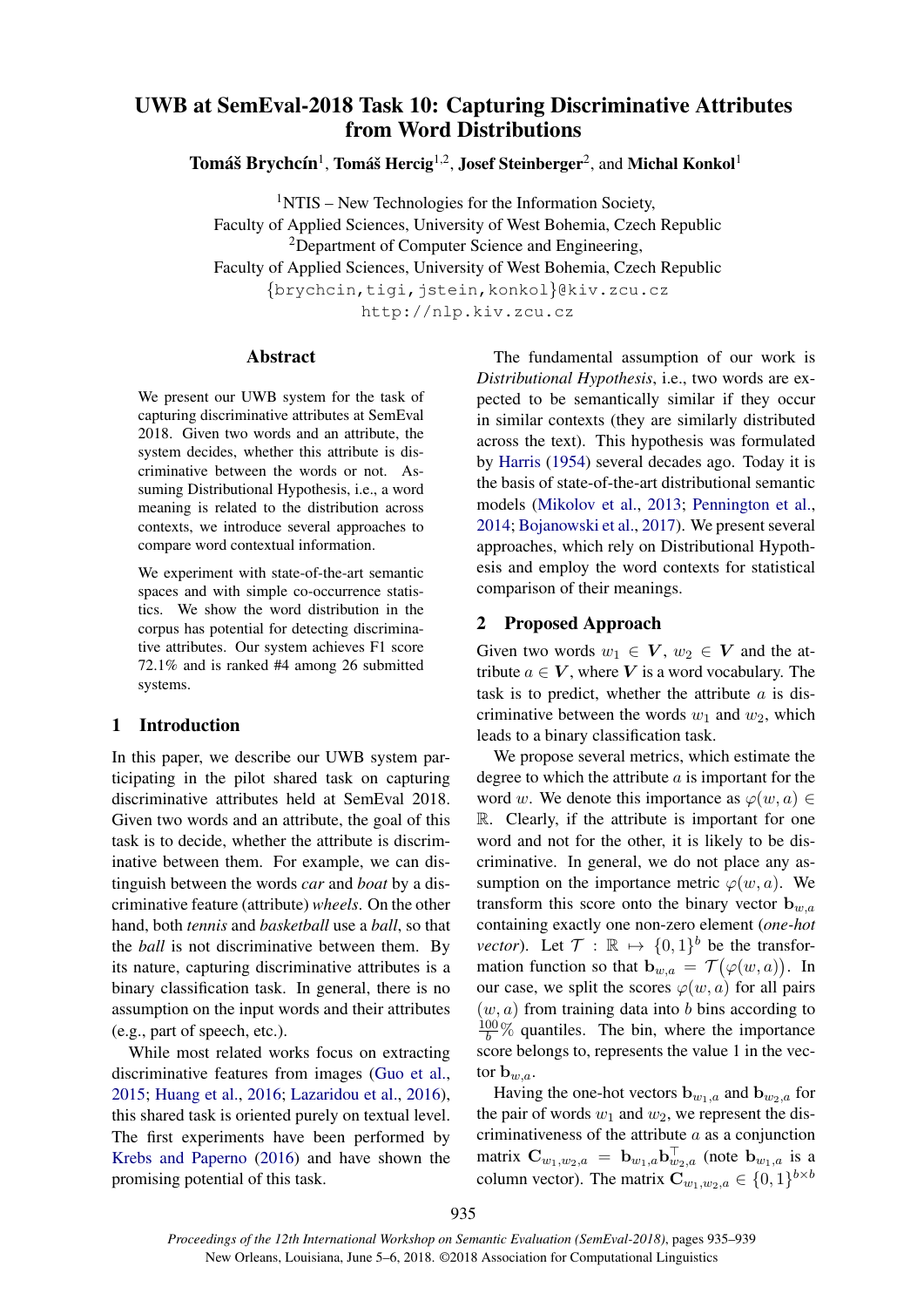has exactly one non-zero element at the coordinates given by the bins, onto which the scores  $\varphi(w_1, a)$  and  $\varphi(w_2, a)$  are mapped. Values in the matrix are used as binary features for the classifier. The main motivation behind this binarization is to allow combining different importance metrics on different scale.

In the following subsections, we introduce several approaches to estimate the importance score  $\varphi(w, a)$ .

## 2.1 Semantic Spaces

Let  $S: V \mapsto \mathbb{R}^n$  be a semantic space, i.e., a function which projects word  $w$  into Euclidean space with dimension  $n$ . The meaning of the word  $w$  is represented as a real-valued vector  $S(w)$ .

We assume, the more similar is the attribute  $a$ to the word  $w$  in meaning, the more likely  $a$  represents some feature of  $w$ . We estimate this similarity as a cosine of the angle between the corresponding vectors

$$
\varphi(w, a)^{[SS]} = \cos(\mathcal{S}(w), \mathcal{S}(a)). \tag{1}
$$

#### 2.2 Word Co-occurrences

We follow the intuition behind the Global Vectors (GloVe) model (Pennington et al., 2014), i.e., that the co-occurrence probabilities have the ability to encode the meaning of words.

We are given the corpus  $\mathbf{c} = \{c_i\}_{i=1}^k$ , i.e., a sequence of words  $c_i \in V$ , where subscript i denotes the position in the corpus. Let  $N(w, a)$  denote the weighted frequency of the word  $w$  in the context of the word a

$$
N(w, a) = \sum_{c_i = w, c_j = a, 1 \le |i - j| \le d} \lambda(|i - j|), \quad (2)
$$

where  $\lambda$  is a weighting function. We experiment with two types of weighting: a) *uniform* weighting, where  $\lambda(m) = 1$  independently of the distance between words and b) *hyperbolic* weighting, where  $\lambda(m) = \frac{1}{m}$ . For uniform weighting the equation expresses the number of times the word  $w$  occurs in the context of word  $a$ . Hyperbolic weighting incorporates the assumption that closer words are more important for each other (the weight decreases with increasing distance).

Let  $N(w) = \sum_{a \in V} N(w, a)$  be the number of times any word occurs in the context of  $w$ . We estimate the conditional probability of an attribute  $a$  given the word  $w$  and use it as an importance metric

$$
\varphi(w, a)^{[WC - a|w]} = P(a|w) = \frac{N(w, a)}{N(w)}.
$$
 (3)

The core idea is that if a often occurs in the context of  $w_1$  and not in the context of  $w_2$ , then a is likely to be discriminative attribute between  $w_1$  and  $w_2$ . The similar idea can also be expressed in an opposite way, i.e., to use probability of the word  $w$ given the attribute a

$$
\varphi(w, a)^{[WC - w|a]} = P(w|a) = \frac{N(w, a)}{N(a)}.
$$
 (4)

#### 2.3 ConceptNet

ConceptNet (Speer and Havasi, 2012) is a large semantic graph, which connects words and phrases with labeled edges. It is based on knowledge collected from many sources, including Wiktionary, WordNet, DBPedia, etc. When ConceptNet is combined with state-of-the-art semantic spaces (e.g., GloVe (Pennington et al., 2014) or Skip-Gram (Mikolov et al., 2013)) it provides exceptional performance in intrinsic tasks (Speer and Lowry-Duda, 2017).

In this paper, we use ConceptNet API, which enables to measure the relatedness between words<sup>1</sup>. It is built using an ensemble that combines data from ConceptNet, SkipGram, GloVe, and OpenSubtitles 2016, using a variation on retrofitting (Speer et al., 2016). We use the relatedness weight as an importance metric  $\varphi(w, a)^{[CN]}$ .

#### 3 Experiments

In all our experiments we employ *Maximum Entropy* classifier (Berger et al., 1996) implemented in the Brainy machine learning library (Konkol, 2014). For every importance metric we use mapping onto  $b = 5$  bins. This leads to  $5 \times 5 = 25$ binary features describing the discriminativeness of an attribute for single importance metric.

We train the classifier on the *validation* dataset<sup>2</sup> proposed by the organizers of this task, containing 2722 manually annotated examples (1364 positive and 1358 negative) with total 576 distinct attributes. We do not use automatically generated data *train.txt*. For the selection of optimal feature

<sup>1</sup>An example of the relatedness between the words *bird* and *bat*: http://api.conceptnet.io/related/ c/en/bird?filter=/c/en/bat.

<sup>2</sup>Available at https://github.com/dpaperno/ DiscriminAtt.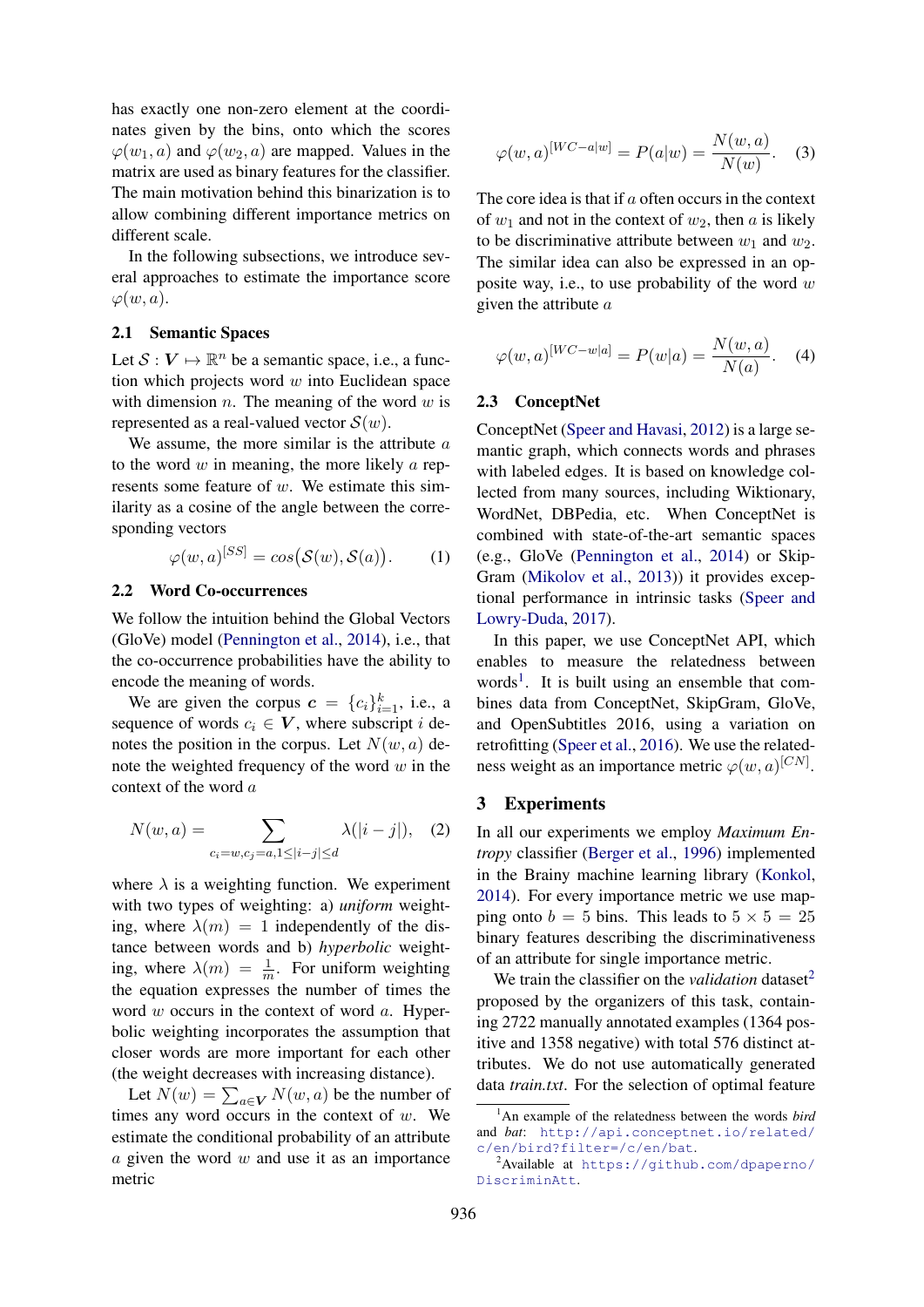set we perform 10-fold cross-validation. The official test data consists of 2340 examples (1047 positive and 1293 negative). F1 score is the official evaluation measure of this task. Note the majority class system achieves F1 score 50.1% and 55.3% on the validation and test data sets, respectively.

## 3.1 Settings

We estimate word co-occurrence probabilities (Section 2.2) using the English Wikipedia corpus. We experiment with several semantic spaces:

SkipGram is a neural-network based model (Mikolov et al., 2013). Levy and Goldberg (2014) provide pre-trained SkipGram models on English Wikipedia with two sizes of the context window (2 and 5) and their own model with dependencybased context.

GloVe is a log-bilinear model for word representations, which encodes global word co-occurences (Pennington et al., 2014). We use vectors provided by authors of the model, pre-trained on various corpus sizes  $(6, 42,$  and 840 billion words)<sup>3</sup>.

FastText (Bojanowski et al., 2017) is a character-n-gram-based SkipGram model. We use word vectors pre-trained on English Wikipedia<sup>4</sup>.

LexVec is based on factorization of positive point-wise mutual information matrix using proven strategies from GloVe, SkipGram, and methods based on singular value decomposition (Salle et al., 2016). We use pre-trained word vectors provided by the authors of the model<sup>5</sup>.

Latent Semantic Analysis (LSA) (Landauer et al., 1998) first creates a word-document cooccurrence matrix and then reduces its dimension by singular value decomposition. We trained the model on English Wikipedia.

Latent Dirichlet Allocation (LDA) (Blei et al., 2003) represents the text as a topic distribution. In our case, each value in the word vector corresponds to the probability of this word conditioned by the particular topic.

# 3.2 Results

In Table 1 we show F1 scores for individual importance metrics including all three approaches,



Figure 1: Results of word co-occurrence metric with different weighting and different window size d.

namely, semantic spaces (Section 2.1), word cooccurrences (Section 2.2), and ConceptNet (Section 2.3). The last two columns in the table contain F1 scores for 10-fold cross-validation on the validation dataset and F1 scores on the official test data. All three approaches provide comparable F1 scores on both datasets.

Detailed experiments with different context window sizes  $1 \le d \le 10$  for estimating cooccurrence probabilities are shown in Figure 1. We show F1 scores achieved by 10-fold crossvalidation on the validation dataset. The hyperbolic weighting performs better than uniform for both cases w|a and a|w independently on the size of the context window. Bigger context window seems to be more suitable for capturing discriminativeness. We can see that both metrics enrich each other and their combination leads to significantly better results than using standalone metrics. Based on this graph, we chose context window size  $d = 9$  and use it in all further experiments.

Based on the cross-validation F1 scores, we combine different importance metrics to boost the performance (see Table 2). LexVec proved to perform best among semantic spaces. We found out that LDA enrich LexVec and improve the performance by approximately 1\%. We believe this is because of the different context type (we used Wikipedia articles as documents for LDA). Significant improvements are achieved when we combine co-occurrence probabilities with semantics spaces or with ConceptNet (both cases give approximately 70% F1 score on both validation and test data). Combining all three approaches to-

<sup>&</sup>lt;sup>3</sup>Available at https://nlp.stanford.edu/ projects/glove.

<sup>4&</sup>lt;br>Available at https://fasttext.cc.<br>5<br>Available at https://g at https://github.com/ alexandres/lexvec.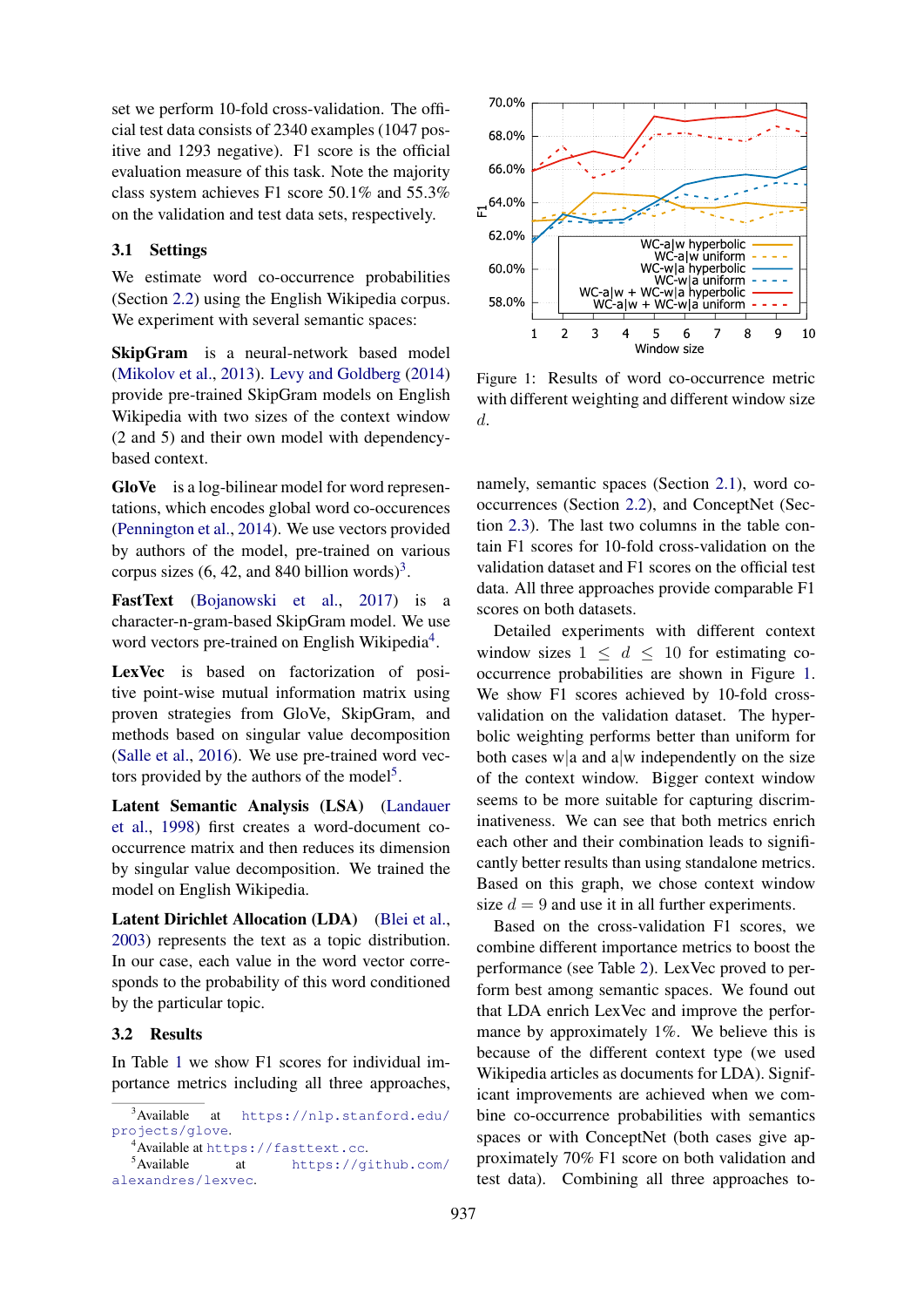|                    |              |                            | Cross-                        |            |             |
|--------------------|--------------|----------------------------|-------------------------------|------------|-------------|
|                    | Imp. metrics | <b>Training data</b>       | <b>Settings</b>               | validation | <b>Test</b> |
| spaces<br>semantic | SS-GloVe     | 6B, Wikipedia + Gigaword 5 | $n=300$                       | 62.0%      | 62.5%       |
|                    | SS-GloVe     | 42B, Common Crawl          | $n=300$                       | 62.6%      | 62.7%       |
|                    | SS-GloVe     | 840B, Common Crawl         | $n = 300$                     | 62.1%      | 62.6%       |
|                    | SS-fastText  | 1-5B, Wikipedia            | $n = 300$                     | 60.4%      | 63.3%       |
|                    | SS-LSA       | 1-5B, Wikipedia            | $n = 300$                     | 55.7%      | 58.3%       |
|                    | SS-LDA       | 1-5B, Wikipedia            | $n = 200$                     | 60.5%      | 63.1%       |
|                    | SS-LexVec    | 58B, Common Crawl          | $n = 300$                     | 64.1%      | 64.9%       |
|                    | SS-LexVec    | 7B, Wikipedia + News Crawl | $n=300$                       | 59.3%      | 64.3%       |
|                    | SS-SkipGram  | 1-5B, Wikipedia            | $n = 300$ , BoW 2             | 59.0%      | $60.6\%$    |
|                    | SS-SkipGram  | 1-5B, Wikipedia            | $n = 300$ , BoW 5             | 58.0%      | 62.0%       |
|                    | SS-SkipGram  | 1-5B, Wikipedia            | $n = 300$ , Dependencies      | 54.9%      | 56.0%       |
| word co-oc.        | $WC-a w$     | 1-5B, Wikipedia            | hyperbolic weighting, $d = 9$ | 63.8%      | 60.7%       |
|                    | $WC-w a$     | 1-5B, Wikipedia            | hyperbolic weighting, $d = 9$ | $65.5\%$   | 65.5%       |
|                    | $WC-a w$     | 1-5B, Wikipedia            | uniform weighting, $d = 9$    | 63.4%      | 59.9%       |
|                    | $WC-w a$     | 1-5B, Wikipedia            | uniform weighting, $d = 9$    | 65.2%      | 66.8%       |
|                    | <b>CN</b>    |                            |                               | 65.1%      | 66.8%       |

Table 1: Results for individual importance metrics based on semantic spaces, word co-occurrences, and ConceptNet.

| <b>Importance metric combinations</b>       | <b>Settings</b>                   | Cross-<br>validation | <b>Test</b> |
|---------------------------------------------|-----------------------------------|----------------------|-------------|
| $SS-LexVec + SS-LDA$                        |                                   | 65.6%                | 66.0%       |
| $WC-a w + WC-w a$                           | hyperbolic weighting              | 69.6%                | 68.2%       |
| $WC-a w + WC-w a$                           | uniform weighting                 | 68.6%                | 67.1%       |
| $WC-a w + WC-w a + CN$                      | hyperbolic weighting              | 70.4%                | 70.0%       |
| $WC-a w + WC-w a + SS-LexVec + SS-LDA$      | hyperbolic weighting              | 70.6%                | 69.8%       |
| $WC-a w + WC-w a + CN + SS-LexVec + SS-LDA$ | hyperbolic weighting              | 72.0%                | 71.3%       |
| $WC-a w + WC-w a + CN + SS-LexVec + SS-LDA$ | hyperbolic weighting, conjunction | $73.9\%$             | $72.1\%$    |
| Winner of SemEval 2018                      |                                   |                      | 75%         |

Table 2: Combinations of proposed importance metrics.

gether yields additional improvements (72.0% and 71.3% on validation and test data, respectively).

Our final UWB system combines all three approaches with one extra trick. We create additional binary features represented as a product of each pair of features ( $x_a \times x_b$  for  $a \neq b$ ) and add them into the classifier. We do this to better model the dependencies between single features. In the table, we denote this trick as a *conjunction*. Despite the fact that this setting leads to increasing sparseness of the feature set, it boosts F1 score on validation data by 1.9% and on test data by 0.8%.

#### 4 Conclusion

In this paper we described our UWB system participating in SemEval 2018 shared task for capturing discriminative attributes. We explored three approaches based on word distribution in the corpus, including various semantic spaces, cooccurrence probabilities, and ConceptNet. Our best results have been achieved by Maximum Entropy classifier combining all three approaches with careful feature engineering. Our system is ranked #4 among 26 participating systems.

#### Acknowledgments.

This publication was supported by the project LO1506 of the Czech Ministry of Education, Youth and Sports under the program NPU I, by university specific research project SGS-2016-018 Data and Software Engineering for Advanced Applications, and by the project MediaGist, EUs FP7 People Programme (Marie Curie Actions), no. 630786.